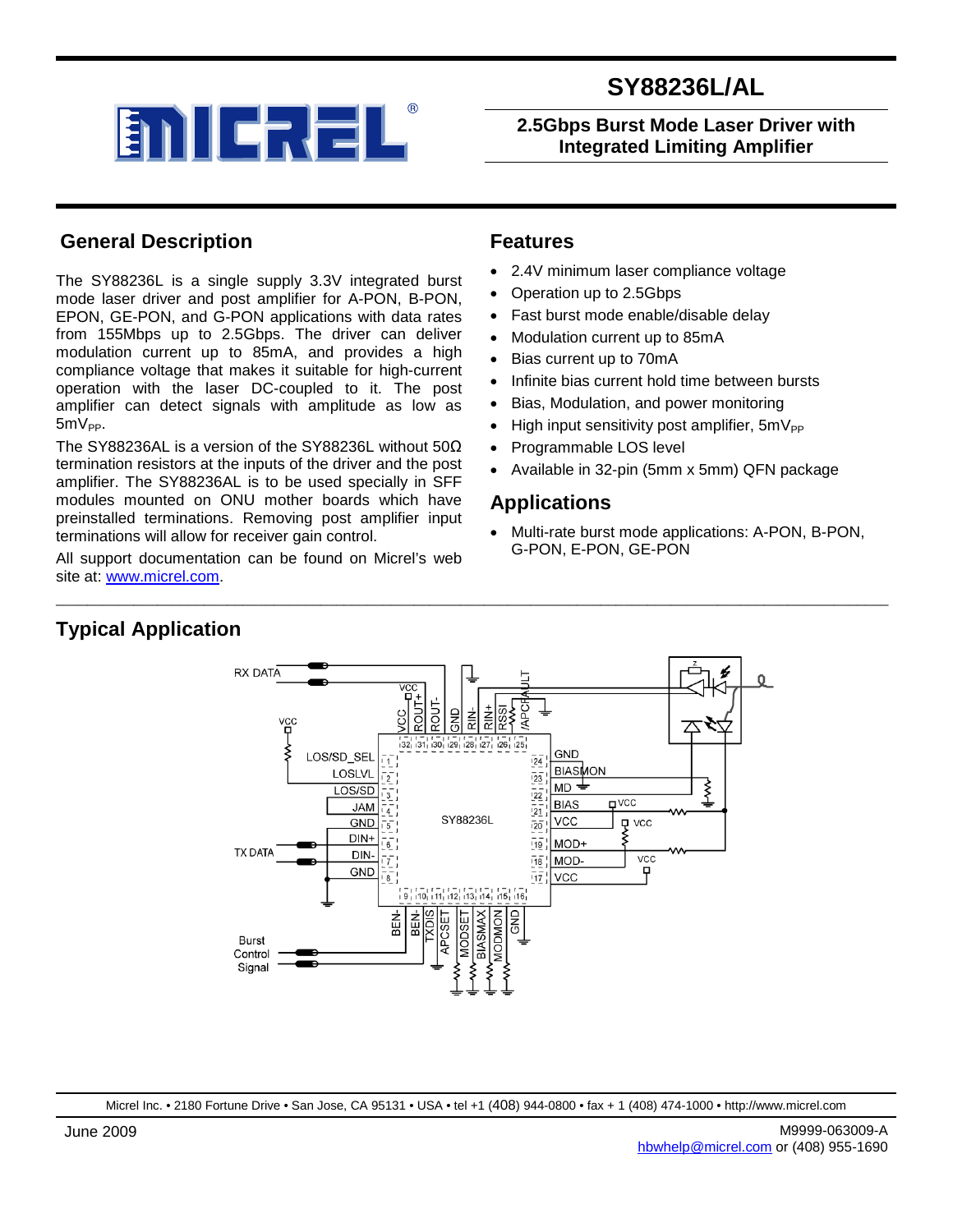# **Ordering Information(1)**

| <b>Part Number</b>           | Voltage | <b>Temperature</b><br>Range     | Package Type | <b>Package Marking</b>                      | Lead<br><b>Finish</b> |
|------------------------------|---------|---------------------------------|--------------|---------------------------------------------|-----------------------|
| SY88236LMG                   | 3.3V    | $-40^\circ$ to $+85^\circ$ C    | QFN-32       | SY88236L with<br>Pb-Free bar-line indicator | NiPdAu<br>Pb-Free     |
| SY88236LMGTR <sup>(2)</sup>  | 3.3V    | $-40^\circ$ to +85 $^\circ$ C   | QFN-32       | SY88236L with<br>Pb-Free bar-line indicator | NiPdAu<br>Pb-Free     |
| SY88236ALMG                  | 3.3V    | $-40^\circ$ to +85 $^{\circ}$ C | QFN-32       | SY88236A with<br>Pb-Free bar-line indicator | NiPdAu<br>Pb-Free     |
| SY88236ALMGTR <sup>(2)</sup> | 3.3V    | $-40^\circ$ to $+85^\circ$ C    | QFN-32       | SY88236A with<br>Pb-Free bar-line indicator | NiPdAu<br>Pb-Free     |

**Notes:**

1. Contact factory for die availability. Dice are guaranteed at  $T_A = +25^{\circ}C$ , DC Electricals only.

2. Tape and Reel.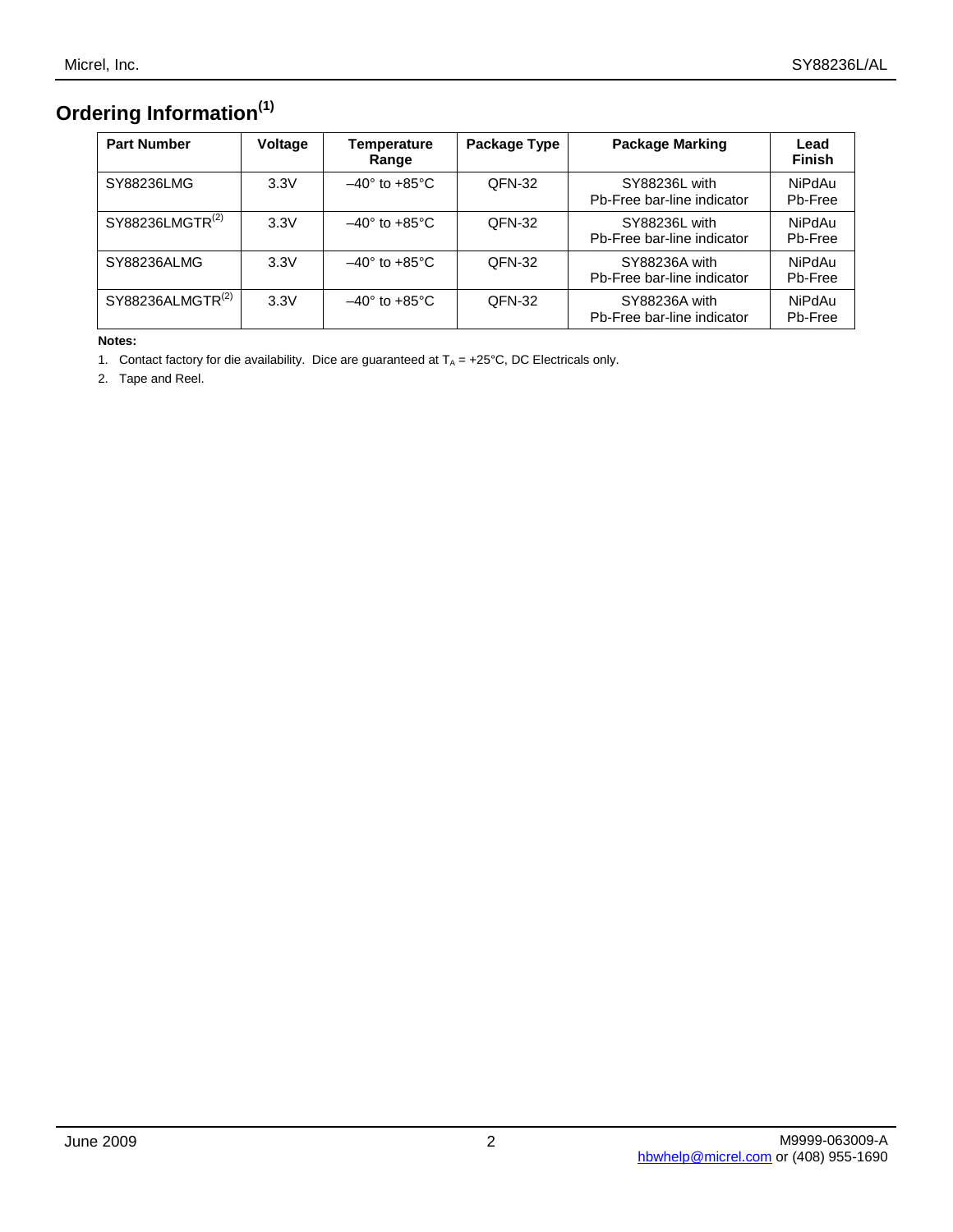## **Pin Configuration**



# **Pin Description**

| <b>Pin Number</b> | <b>Pin Name</b> | <b>Pin Function</b>                                                                                                                                                                                                                                                                |
|-------------------|-----------------|------------------------------------------------------------------------------------------------------------------------------------------------------------------------------------------------------------------------------------------------------------------------------------|
| 1                 | LOS/SD SEL      | LOS or SD selection, TTL input. Set high, connect to VCC, or leave open to select LOS. Set low<br>or connect to GND to select SD.                                                                                                                                                  |
| $\mathfrak{p}$    | <b>LOSLVL</b>   | Loss-of-Signal Level Set. A resistor from this pin to $V_{CC}$ sets the threshold for the data input<br>amplitude at which LOS will be asserted.                                                                                                                                   |
| 3                 | LOS/SD          | Loss-of-Signal (LOS selected): asserts high when the data input amplitude falls below the<br>threshold set by $LOS_{LVL}$ .                                                                                                                                                        |
|                   |                 | Signal Detect (SD selected): asserts low when the data input amplitude falls below the threshold<br>set by LOSLVL.                                                                                                                                                                 |
| 4                 | <b>JAM</b>      | Active low TTL/CMOS. Internally pulled-up with $75k\Omega$ . Connect to GND or apply a low level<br>signal $(<0.8 V$ ) to enable the post amp output. Can be shorted to LOS/SD (pin 3) to create a<br>squelch function. The polarity of this input follows the polarity of LOS/SD. |
| 6                 | $DIN+$          | SY88236L: Driver Non-inverting input data. Internally terminated with $50\Omega$ to a reference<br>voltage.                                                                                                                                                                        |
|                   |                 | SY88236AL: Driver Non-inverting input data. No internal termination.                                                                                                                                                                                                               |
| 7                 | DIN-            | SY88236L: Driver inverting input data. Internally terminated with $50\Omega$ to a reference voltage.                                                                                                                                                                               |
|                   |                 | SY88236AL: Driver inverting input data. No internal termination.                                                                                                                                                                                                                   |
| 9                 | BEN+            | Non-Inverting burst enable. Accepts any input, single-ended or differential: TTL/CMOS,<br>LVPECL, CML, LVDS, and HSTL. BEN requires an external termination. See Figure 2-a-d.                                                                                                     |
| 10                | BEN-            | Inverting burst enable. Accepts any input, single-ended or differential: TTL/CMOS, LVPECL,<br>CML, LVDS, and HSTL. BEN requires an external termination. See Figure 2-a-d.                                                                                                         |
| 11                | <b>TXDIS</b>    | Internally pulled-up. Pull-down with a 22k $\Omega$ or lower resistance or apply a low level signal (<0.8<br>V) to enable bias and modulation. Keep floating or apply a high level (>2V) to disable bias and<br>modulation.                                                        |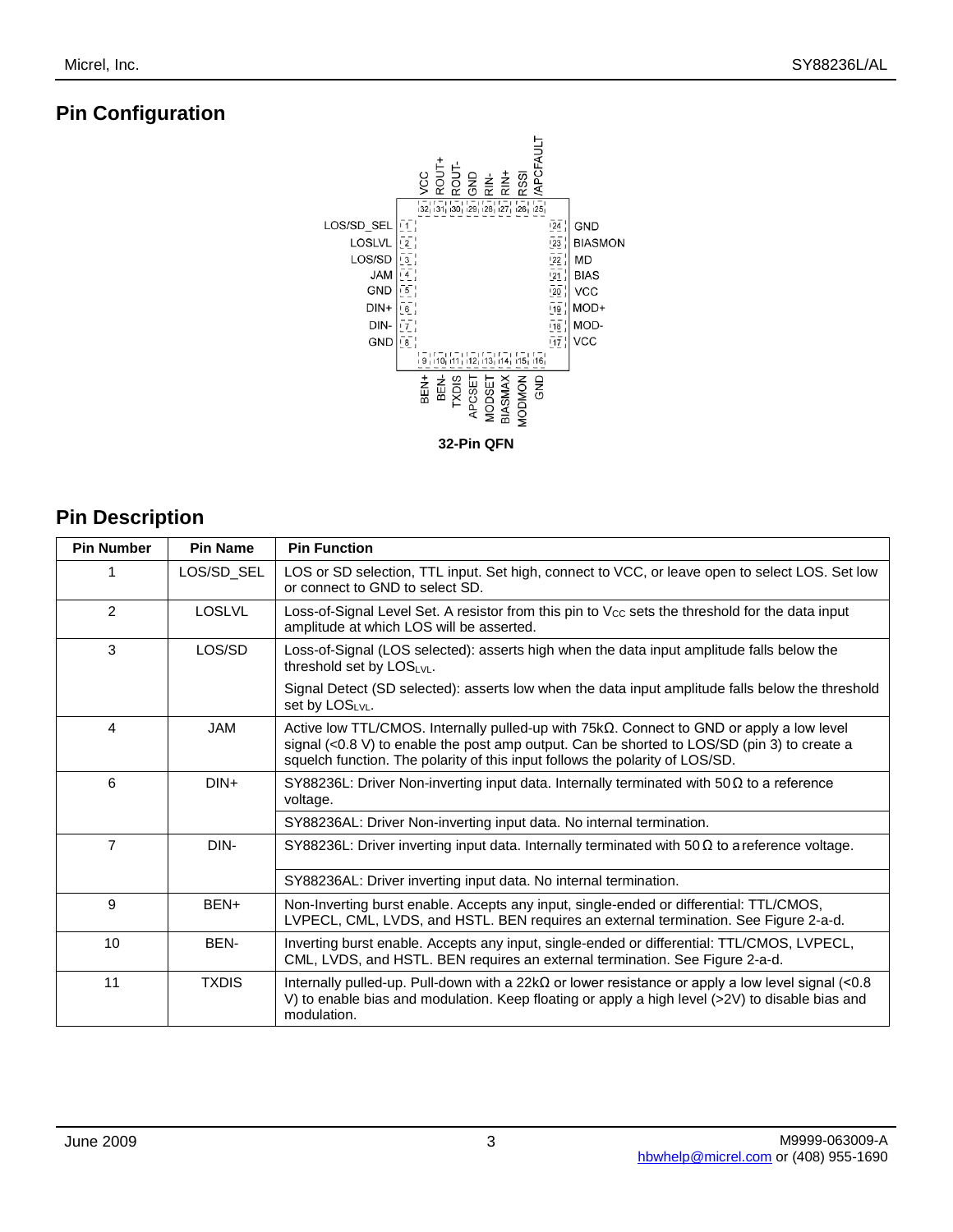# **Pin Description** (continued)

| <b>Pin Number</b> | <b>Pin Name</b> | <b>Pin Function</b>                                                                                                                                                                                                                                                                                                                                                                  |
|-------------------|-----------------|--------------------------------------------------------------------------------------------------------------------------------------------------------------------------------------------------------------------------------------------------------------------------------------------------------------------------------------------------------------------------------------|
| 12                | <b>APCSET</b>   | Bias current setting and control. The bias current is set by installing an external resistor from this<br>pin to ground or using a current source. Connect a $50k\Omega$ resistor to GND for open loop operation.                                                                                                                                                                    |
| 13                | <b>MODSET</b>   | Modulation current setting and control. The modulation current is set by installing an external<br>resistor from this pin to ground or using a current source.                                                                                                                                                                                                                       |
| 14                | <b>BIASMAX</b>  | Install a resistor between this pin and GND to set the maximum bias current for the closed loop<br>operation. The APC loop controls the bias current up to the level of BIASMAX. When the bias<br>current reaches the maximum value set through this pin, the driver continues to sink a current<br>equal to this maximum. For open loop operations, this pin sets the bias current. |
| 15                | <b>MODMON</b>   | Modulation Current Monitor. Provides a current, which represents 1/100 of the modulation<br>current. Install a resistor between this pin and GND to convert that current to a voltage<br>proportional to the modulation current.                                                                                                                                                     |
| 18                | MOD-            | Inverted modulation current output. Provides modulation current when input data is negative.                                                                                                                                                                                                                                                                                         |
| 19                | $MOD+$          | Non-inverted modulation current output. Provides modulation current when input data is positive.                                                                                                                                                                                                                                                                                     |
| 21                | <b>BIAS</b>     | Bias current output, sources current when BEN+ is high. Connect to the cathode of the laser<br>through a resistor.                                                                                                                                                                                                                                                                   |
| 22                | <b>MD</b>       | Input from the laser monitoring photodiode. Connect to the anode of the laser photodiode for APC<br>operation.                                                                                                                                                                                                                                                                       |
| 23                | <b>BIASMON</b>  | Bias Monitor. Provides a current, which represents 1/50 of the bias current. Install a resistor<br>between this pin and GND to convert that current to a voltage.                                                                                                                                                                                                                    |
| 24                | <b>RSSI</b>     | Received Signal Strength Indicator. Install a resistor from this pin to GND to get a voltage<br>proportional to the received signal.                                                                                                                                                                                                                                                 |
| 25                | /APCFAULT       | Indicates APC failure when Low. Active Low TTL/CMOS.                                                                                                                                                                                                                                                                                                                                 |
| 27                | $RIN+$          | SY88236L: Post amplifier Non-inverting input data. Internally terminated with $50\Omega$ to a reference<br>voltage.                                                                                                                                                                                                                                                                  |
|                   |                 | SY88236AL: Post amplifier Non-inverting input data. No internal termination.                                                                                                                                                                                                                                                                                                         |
| 28                | RIN-            | <b>SY88236L:</b> Driver inverting input data. Internally terminated with $50\Omega$ to a reference voltage.                                                                                                                                                                                                                                                                          |
|                   |                 | SY88236AL: Driver inverting input data. No internal termination.                                                                                                                                                                                                                                                                                                                     |
| 30                | ROUT-           | Post Amplifier Complementary CML data output.                                                                                                                                                                                                                                                                                                                                        |
| 31                | ROUT+           | Post Amplifier true CML data output.                                                                                                                                                                                                                                                                                                                                                 |
| 5, 8, 16, 24, 29  | <b>GND</b>      | Ground. Ground and exposed pad must be connected to the plane of the most negative potential.                                                                                                                                                                                                                                                                                        |
| 17, 20, 32        |                 | Supply Voltage. Bypass with a 0.1µF//0.01µF low ESR capacitor as close to VCC pin as possible.                                                                                                                                                                                                                                                                                       |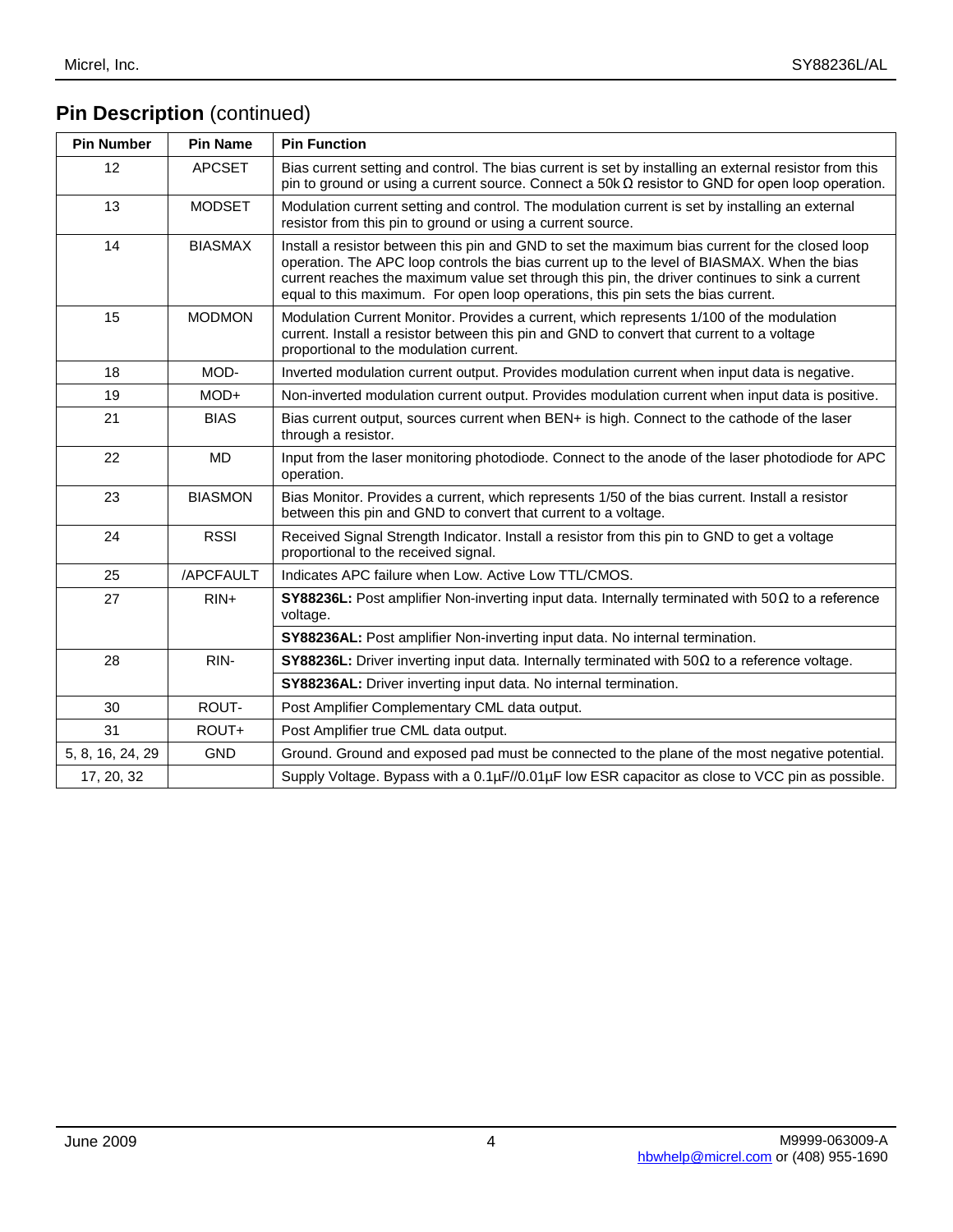## **Truth Tables**

| DIN+ | DIN- | <b>TXDIS</b> | $MOD+^{(2)}$ | MOD- | Laser<br>Output<br>Power <sup>(3)</sup> |
|------|------|--------------|--------------|------|-----------------------------------------|
|      |      |              |              |      |                                         |
| н    |      |              |              |      |                                         |
|      |      |              |              |      |                                         |

**Table 1. Modulation Output Truth Table(1, 3)**

| <b>TXDIS</b> | BEN+ | <b>BEN-</b> | <b>BIAS</b> |
|--------------|------|-------------|-------------|
|              |      |             | ON          |
|              |      |             | OFF         |
|              |      |             | OFF         |

#### **Table 2. BIAS Output Truth Table**

#### **Notes:**

- 1. Assuming  $BEN+ = H$  and  $BEN- = L$ .
- 2.  $I_{MOD} = 0$  when  $MOD + = H$ .
- 3. Assuming that the cathode of the laser is connected to MOD+.

| LOS/SD_SEL | <b>Function</b><br><b>Selected</b> | <b>JAM</b> | Output          |
|------------|------------------------------------|------------|-----------------|
|            | LOS                                |            | Enabled         |
|            | LOS                                | Н          | <b>Disabled</b> |
|            | SD                                 |            | <b>Disabled</b> |
|            | SD                                 |            | Enabled         |

**Table 3. Post Amp Output Truth Table**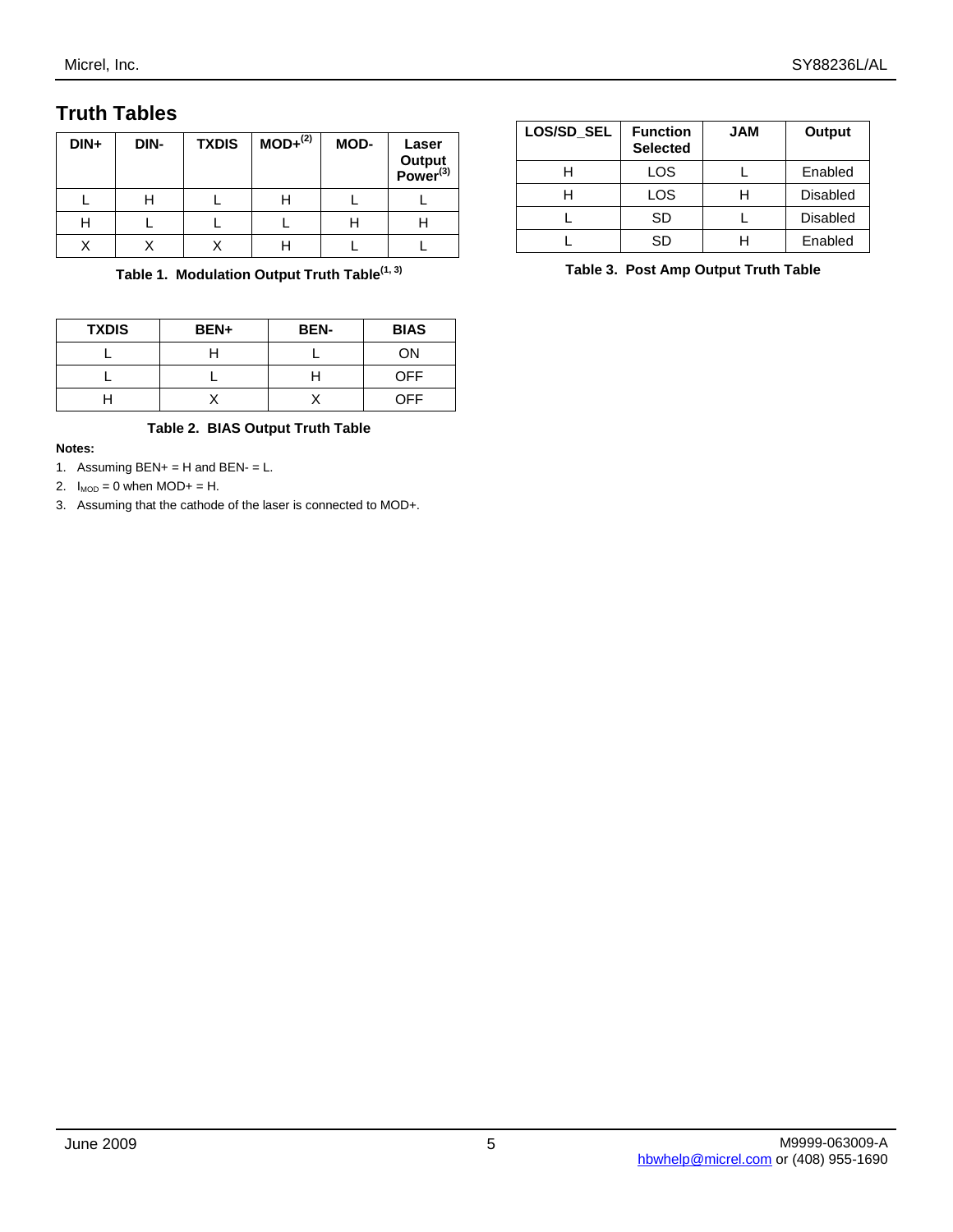## **Absolute Maximum Ratings(1)**

| CML Input Voltage $(V_{\text{IN}})$ $V_{\text{CC}}$ -1.2V to $V_{\text{CC}}$ +0.5V |  |
|------------------------------------------------------------------------------------|--|
|                                                                                    |  |
| Lead Temperature (soldering, 20sec.) +260°C                                        |  |
|                                                                                    |  |

# **Operating Ratings(2)**

| Ambient Temperature (T <sub>A</sub> ) -40°C to +85°C<br>Package Thermal Resistance <sup>(3)</sup> |  |
|---------------------------------------------------------------------------------------------------|--|
|                                                                                                   |  |
| <b>OFN</b>                                                                                        |  |
|                                                                                                   |  |
|                                                                                                   |  |

## **DC Electrical Characteristics**

 $T_A = -40^{\circ}$ C to +85°C and V<sub>CC</sub> = +3.0V to +3.6V, unless otherwise noted. Typical values are V<sub>CC</sub> = +3.3V, T<sub>A</sub> = 25°C, I<sub>MOD</sub> = 30mA,  $I_{BIAS} = 30$ mA.

| Symbol              | <b>Parameter</b>                         | <b>Condition</b>                         | Min    | Typ | Max                | <b>Units</b> |
|---------------------|------------------------------------------|------------------------------------------|--------|-----|--------------------|--------------|
| $I_{\rm CC}$        | <b>Power Supply Current</b>              | Modulation and Bias currents<br>excluded |        | 90  | $150^{(4)}$        | mA           |
| $V_{IL}$            | TXDIS, JAM, and LOS/SD_SEL<br>Input Low  |                                          | $-0.3$ |     | 0.8                |              |
| V <sub>IH</sub>     | TXDIS, JAM, and LOS/SD_SEL<br>Input High |                                          | 2      |     | $V_{\Omega}$ + 0.3 | V            |
| <b>Laser Driver</b> |                                          |                                          |        |     |                    |              |
|                     |                                          |                                          |        |     |                    |              |

| V <sub>MOD</sub> MIN        | Minimum Voltage Required at<br>the Driver Output, MOD+ and<br>MOD-, for Proper Operation   |                                                         | 0.6            |     |                       | V      |
|-----------------------------|--------------------------------------------------------------------------------------------|---------------------------------------------------------|----------------|-----|-----------------------|--------|
| $V_{BIAS\_MIN}$             | Minimum Voltage Required at<br>the Driver Output, BIAS pin, for<br><b>Proper Operation</b> |                                                         | 0.8            |     |                       | $\vee$ |
| <b>I</b> BIAS               | <b>Bias-ON Current</b>                                                                     | Voltage at Bias pin ≥ 0.8V                              | 1              |     | 70                    | mA     |
| BIAS_OFF                    | <b>Bias-OFF Current</b>                                                                    | Current at BIAS pin when<br>TXDIS is high or BEN is low |                |     | 150                   | μA     |
| $R_{IN}$<br>(SY88236L only) | Input Resistance at DIN+ and<br>DIN-                                                       | Single ended                                            | 42.5           | 50  | 57.5                  | Ω      |
| BEN+, BEN-                  | <b>Burst Mode Enable Signal</b>                                                            | Single ended                                            |                | 0.8 |                       | V      |
| V <sub>IH</sub> (BEN)       | High Voltage                                                                               | BEN+, BEN-                                              | $\overline{2}$ |     | $V_{\text{CC}} + 0.3$ | V      |
| $V_{IL}$ (BEN)              | Low Voltage                                                                                | BEN+, BEN-                                              | $-0.3$         |     | 0.8                   | V      |
| $V_{OL}$                    | /APCFAULT Output Low                                                                       | $I_{\Omega I} = 2mA$                                    |                |     | 0.5                   | V      |
| $I_{OH}$                    | /APCFAULT Output Leakage                                                                   | $V_{OH} = V_{CC}$                                       |                |     | 100                   | μA     |
| <b>I<sub>MD</sub></b>       | Current range at MD pin                                                                    |                                                         | 50             |     | 1500                  | μA     |

#### **Notes:**

1. Permanent device damage may occur if absolute maximum ratings are exceeded. This is a stress rating only and functional operation is not implied at conditions other than those detailed in the operational sections of this data sheet. Exposure to absolute maximum ratings conditions for extended periods may affect device reliability.

2. The data sheet limits are not guaranteed if the device is operated beyond the operating ratings.

3. Package Thermal Resistance assumes exposed pad is soldered (or equivalent) to the devices most negative potential on the PCB.  $θ_{JB}$  uses a 4-layer and  $\theta_{JA}$  in still air unless otherwise stated.

4.  $I_{CC}$  = 150mA for worst-case conditions with  $I_{MOD}$  = 85mA,  $I_{Bias}$  = 70mA,  $T_A$  = +85°C,  $V_{CC}$  = 3.6V.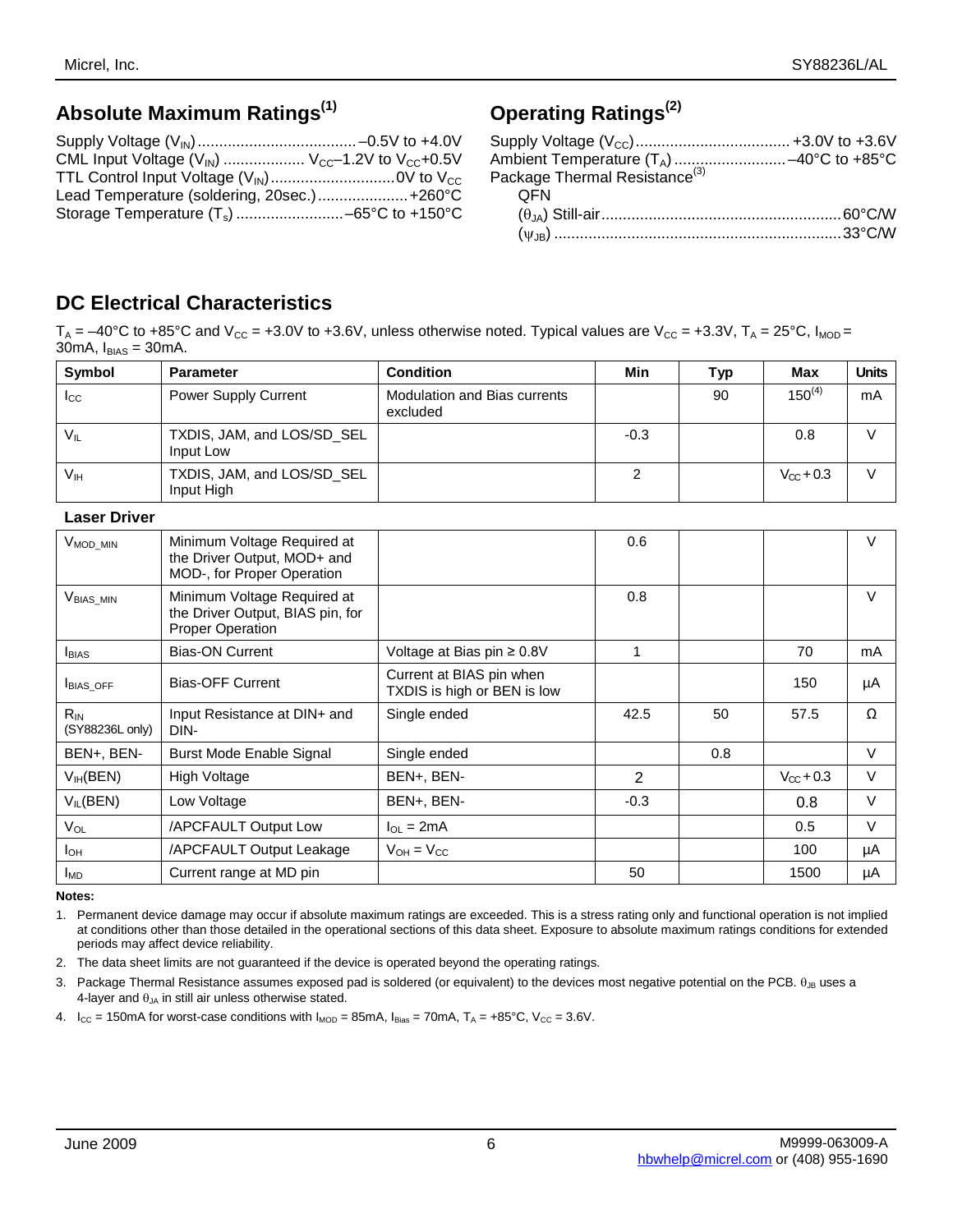## **Post Amplifier**

| Symbol                        | <b>Parameter</b>                 | <b>Condition</b>  | Min             | <b>Typ</b>      | Max             | <b>Units</b> |
|-------------------------------|----------------------------------|-------------------|-----------------|-----------------|-----------------|--------------|
| LOSLVL                        | LOSLVL Voltage                   |                   | $V_{CC}$ -1.3   |                 | $V_{\rm CC}$    | V            |
| V <sub>он</sub>               | ROUT+, ROUT- HIGH Voltage        |                   | $V_{CC}$ -0.020 | $V_{CC}$ -0.005 | $\rm V_{CC}$    | V            |
| $V_{OL}$                      | ROUT+, ROUT- LOW Voltage         |                   | $V_{CC}$ -0.475 | $V_{CC}$ -0.400 | $V_{CC}$ -0.350 | V            |
| <b>VOFFSET</b>                | Differential Output Offset       |                   |                 |                 | ±80             | mV           |
| $Z_0$ (ROUT)                  | Single-Ended Output<br>Impedance |                   | 42.5            | 50              | 57.5            | Ω            |
| $Z1$ (RIN)<br>(SY88236L only) | Single-Ended Input Impedance     |                   | 42.5            | 50              | 57.5            | Ω            |
| $V_{OL}(LOS/SD)$              | <b>LOS/SD Output Low</b>         | $\ln = 2mA$       |                 |                 | 0.5             | V            |
| $I_{OH}$ (LOS/SD)             | <b>LOS/SD Output Leakage</b>     | $V_{OH} = V_{CC}$ |                 |                 | 100             | μA           |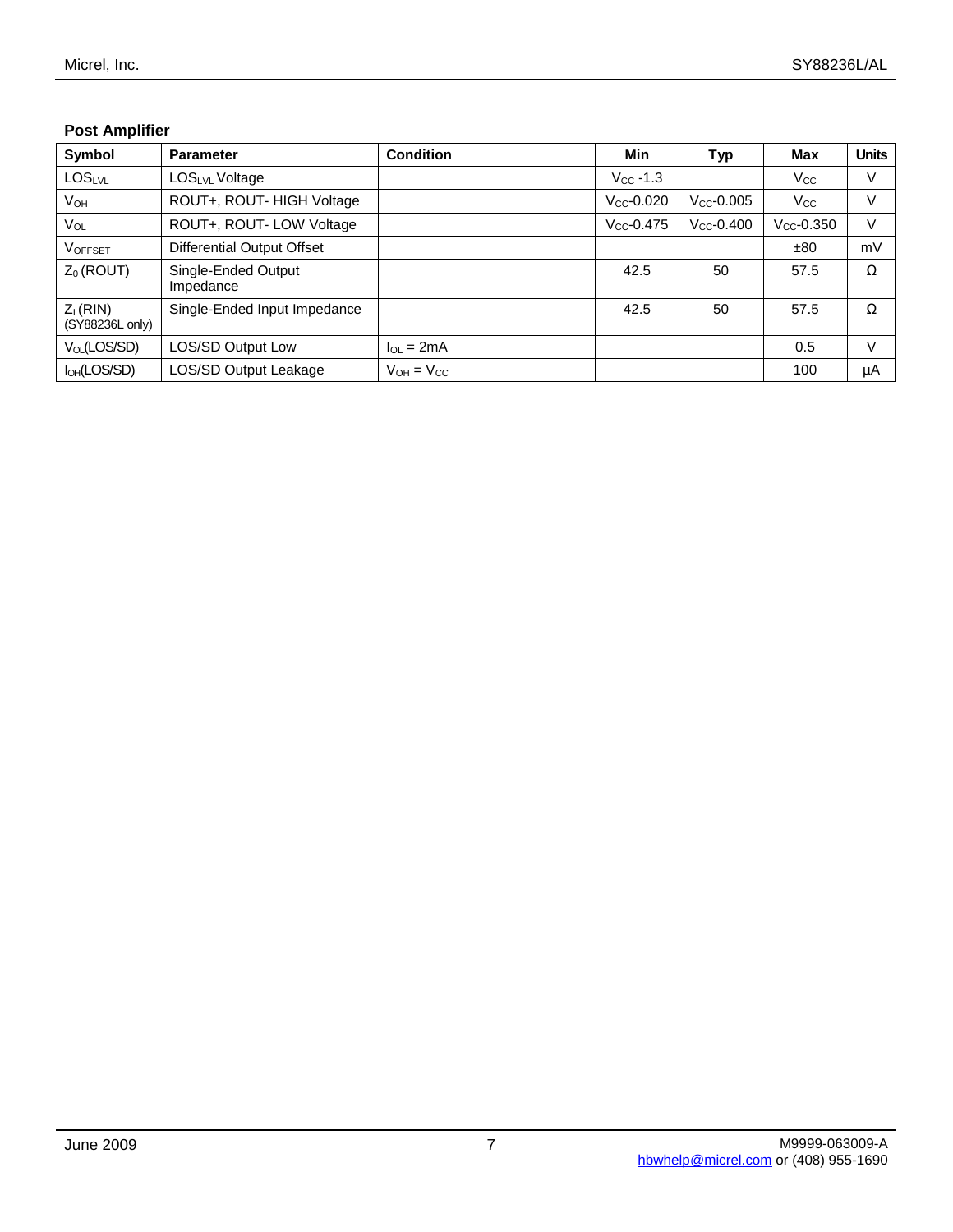## **AC Electrical Characteristics**

 $T_A = -40^{\circ}$ C to +85°C and V<sub>cc</sub> = +3.0V to +3.6V, unless otherwise noted. Typical values are V<sub>cc</sub> = +3.3V, T<sub>A</sub> = 25°C, I<sub>MOD</sub> = 30mA,  $I_{BIAS} = 30$ mA.

| <b>Symbol</b>                       | Parameter                                  | <b>Condition</b>                                                   | Min   | <b>Typ</b> | <b>Max</b>     | <b>Units</b>           |
|-------------------------------------|--------------------------------------------|--------------------------------------------------------------------|-------|------------|----------------|------------------------|
| <b>Laser Driver</b>                 |                                            |                                                                    |       |            |                |                        |
|                                     | Data Rate                                  | <b>NRZ</b>                                                         | 0.155 |            | 2.5            | Gbps                   |
| VDIFF-IN (DIN)                      | <b>Differential Input Voltage</b><br>Swing |                                                                    | 100   |            | 2400           | mV <sub>PP</sub>       |
| $V_{IN}$<br>(BEN+/BEN-)             | Input Voltage Swing,<br>Single Ended       | BEN+, BEN-                                                         | 100   |            |                | mV                     |
| V <sub>DIFF-IN</sub><br>(BEN+/BEN-) | <b>Differential Input Voltage</b><br>Swing | BEN+, BEN-                                                         | 200   |            |                | $mV_{PP}$              |
| <b>I</b> <sub>MOD</sub>             | Modulation Current <sup>(5)</sup>          | AC-coupled                                                         | 10    |            | 85             | mA                     |
|                                     |                                            | DC-coupled, Voltage at MOD pin ≥0.6V                               | 10    |            | $70^{(6)}$     | mA                     |
|                                     | <b>Modulation OFF Current</b>              | Current at MOD+ when TXDIS is high or BEN+ is low                  |       |            | 150            | μA                     |
| MOD OFF                             |                                            | Current at MOD- when TXDIS is high or BEN+ is low                  |       |            | 150            | μA                     |
| $t_{r}$                             | <b>Output Current Rise Time</b>            | 20% to 80%, $I_{MOD} = 60mA$                                       |       | 60         | 85             | ps                     |
| $t_{\rm f}$                         | <b>Output Current Fall Time</b>            | 20% to 80%, $I_{MOD} = 60mA$                                       |       | 60         | 85             | ps                     |
| <b>Jitter</b>                       | Total Jitter <sup>(7)</sup>                | 155Mbps data rate                                                  |       |            | 30             | <b>PS<sub>PP</sub></b> |
|                                     |                                            | 622Mbps data rate                                                  |       |            | 30             | <b>PS<sub>PP</sub></b> |
|                                     |                                            | 1.25Gbps data rate                                                 |       |            | 30             | <b>PS<sub>PP</sub></b> |
|                                     |                                            | 2.5Gbps data rate                                                  |       |            | 30             | <b>PSPP</b>            |
|                                     |                                            | Power up with TXDIS low and BEN+ high                              |       |            | 12             | μs                     |
| tinit                               | APC Loop Initialization<br>Time            | TXDIS changes from high to low with power ON<br>and BEN+ high      |       |            | 10             | μs                     |
|                                     |                                            | BEN changes from low to high with power ON and<br><b>TXDIS low</b> |       |            | 2.5            | ns                     |
|                                     | Burst Enable Delay <sup>(8, 9)</sup>       |                                                                    |       |            | 2.5            | ns                     |
|                                     | Burst Disable Delay <sup>(8,10)</sup>      |                                                                    |       |            | $\overline{2}$ | ns                     |
|                                     |                                            | 155Mbps                                                            | 1.9   |            |                | μs                     |
|                                     |                                            | 622Mbps                                                            | 720   |            |                | ns                     |
|                                     | <b>Burst ON-Time</b>                       | 1.25Gbps                                                           | 576   |            |                | ns                     |
|                                     |                                            | 2.5Gbps                                                            | 576   |            |                | ns                     |
|                                     |                                            | 155Mbps                                                            | 1.9   |            |                | μs                     |
|                                     | <b>Burst OFF-Time</b>                      | 622Mbps                                                            | 720   |            |                | ns                     |
|                                     |                                            | 1.25Gbps                                                           | 576   |            |                | ns                     |
|                                     |                                            | 2.5Gbps                                                            | 576   |            |                | ns                     |

**Notes:**

5. Load =  $15Ω$ .

6. Assuming V<sub>CC</sub> = 3.0V, Laser bandgap voltage = 1V, laser package inductance = 1nH, laser equivalent series resistor = 5  $\Omega$ , and damping resistor = 10 $\Omega$ .

7. Total jitter is measured using  $2^7 - 1$  PRBS pattern.

8. Measured with a laser equivalent resistive load.

9. Burst Enable Delay is measured as the time between the instant when the BEN+ signal going from low to high reaches 50% of its amplitude and the instant at which the modulation current or the bias current (whichever takes longer) reaches 90% of its final value.

10. Burst Disable Delay is measured as the time between the instant when the BEN+ signal going from high to low reaches 50% of its amplitude and the instant at which the modulation current or the bias current (whichever takes longer) goes below 10% of its final value.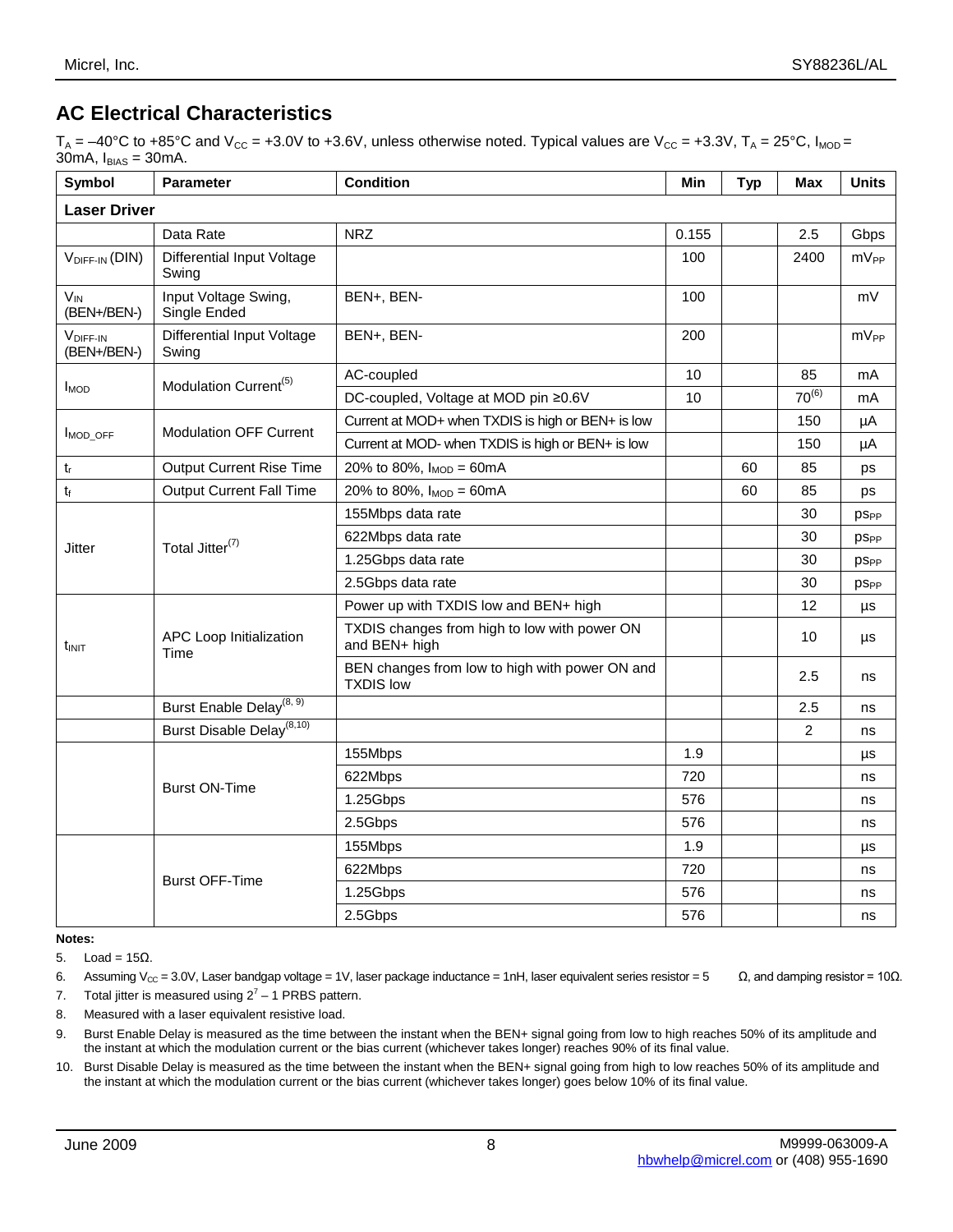## **Post Amplifier**

| Symbol                          | <b>Parameter</b>                               | <b>Condition</b>                                | Min | <b>Typ</b>     | Max  | <b>Units</b>          |
|---------------------------------|------------------------------------------------|-------------------------------------------------|-----|----------------|------|-----------------------|
| $t_r$ , $t_f$                   | <b>Output Rise/Fall Time</b><br>(20% to 80%)   | Note 11                                         |     | 60             | 120  | ps                    |
| <b>LJITTER</b>                  | Deterministic                                  | Note 12                                         |     | 15             |      | <b>PSPP</b>           |
|                                 | Random                                         | Note 13                                         |     | 5              |      | <b>PSRMS</b>          |
| $V_{Diff\_IN}$<br>(RIN)         | Differential Input Voltage Swing               |                                                 | 5   |                | 1800 | $mV_{PP}$             |
| V <sub>Diff</sub> OUT<br>(ROUT) | <b>Differential Output Voltage</b><br>Swing    | Note 11                                         | 700 | 800            | 950  | mV <sub>PP</sub>      |
| GRSSI                           | RSSI Gain = IRSSI / V <sub>Diff_IN</sub> (RIN) | $5mV_{PP} \le V_{Diff IN} (RIN) \le 200mV_{PP}$ |     | 5              |      | $\mu$ A/<br>$mV_{PP}$ |
| <b>RSSI</b><br>Linearity        |                                                | $5mV_{PP} \le V_{Diff IN} (RIN) \le 200mV_{PP}$ |     | ± 2.5          |      | $\%$                  |
| LOS <sub>AL</sub>               | Low LOS Assert Level                           | $R_{\text{LOSLVL}} = 15k\Omega$                 | 2   | 8              |      | $mV_{PP}$             |
| <b>LOS<sub>DL</sub></b>         | Low LOS De-assert Level                        | $R_{\text{LOSLVL}} = 15k\Omega$                 |     | 10             | 20   | mV <sub>PP</sub>      |
| $HSY_L$                         | Low LOS Hysteresis                             | $R_{\text{LOSLVL}} = 15k\Omega$ , Note 14       | 1.5 | 2.6            | 6    | dB                    |
| <b>LOSAM</b>                    | Medium LOS Assert Level                        | $R_{\text{LOSLVL}} = 5k\Omega$                  | 4   | 12             |      | mV <sub>PP</sub>      |
| <b>LOS<sub>DM</sub></b>         | Medium LOS De-assert Level                     | $R_{\text{LOSLVL}} = 5k\Omega$                  |     | 16             | 30   | $mV_{PP}$             |
| $HSY_M$                         | Medium LOS Hysteresis                          | $R_{\text{LOSLVL}} = 5k\Omega$ , Note 14        | 1.5 | 2.8            | 6    | dB                    |
| <b>LOSAH</b>                    | High LOS Assert Level                          | $R_{LOSLVL} = 100\Omega$                        | 15  | 25             |      | mV <sub>PP</sub>      |
| LOS <sub>DH</sub>               | High LOS De-assert Level                       | $R_{\text{LOSUM}} = 100\Omega$                  |     | 36             | 50   | $mV_{PP}$             |
| $HSY_H$                         | <b>High LOS Hysteresis</b>                     | $R_{LOSLVL} = 100\Omega$                        | 1.5 | 3.2            | 6    | dB                    |
| <b>TOFF</b>                     | <b>LOS Release Time</b>                        | Note 15                                         |     | 2              | 10   | μs                    |
| $T_{ON}$                        | <b>LOS Assert Time</b>                         | Note 15                                         |     | $\overline{2}$ | 10   | μs                    |
| $B_{-3dB}$                      | 3dB Bandwidth                                  |                                                 |     | 2.0            |      | GHz                   |
| $A_{V(Diff)}$                   | Differential Voltage Gain                      |                                                 |     | 38             |      | dB                    |
| $S_{21}$                        | Single-Ended Small-Signal<br>Gain              |                                                 | 26  | 32             |      | dB                    |

**Notes:**

11. Amplifier in limiting mode. Input is a 200MHz square wave.

12. Deterministic jitter measured using 2.5Gbps K28.5 pattern,  $V_{ID} = 10mV_{PP}$ .

13. Random jitter measured using 2.5Gbps K28.7 pattern,  $V_{ID} = 10mV_{PP}$ .

14. This specification defines electrical hysteresis as 20log (LOS De-Assert/LOS Assert). The ratio between optical hysteresis and electrical hysteresis is found to vary between 1.5 and 2 depending upon the level of received optical power and ROSA characteristics. Based on that ratio, the optical hysteresis corresponding to the electrical hysteresis range 1dB-4.5 dB, shown in the AC characteristics table, will be 0.5dB-3dB Optical Hysteresis.

15. In real world applications, the LOS Release/Assert time can be strongly influenced by the RC time constant of the AC-coupling cap and the 50Ω input termination. To keep this time low, use a decoupling cap with the lowest value that is allowed by the data rate and the number of consecutive identical bits in the application (typical values are in the range of 0.001µF to 1.0µF).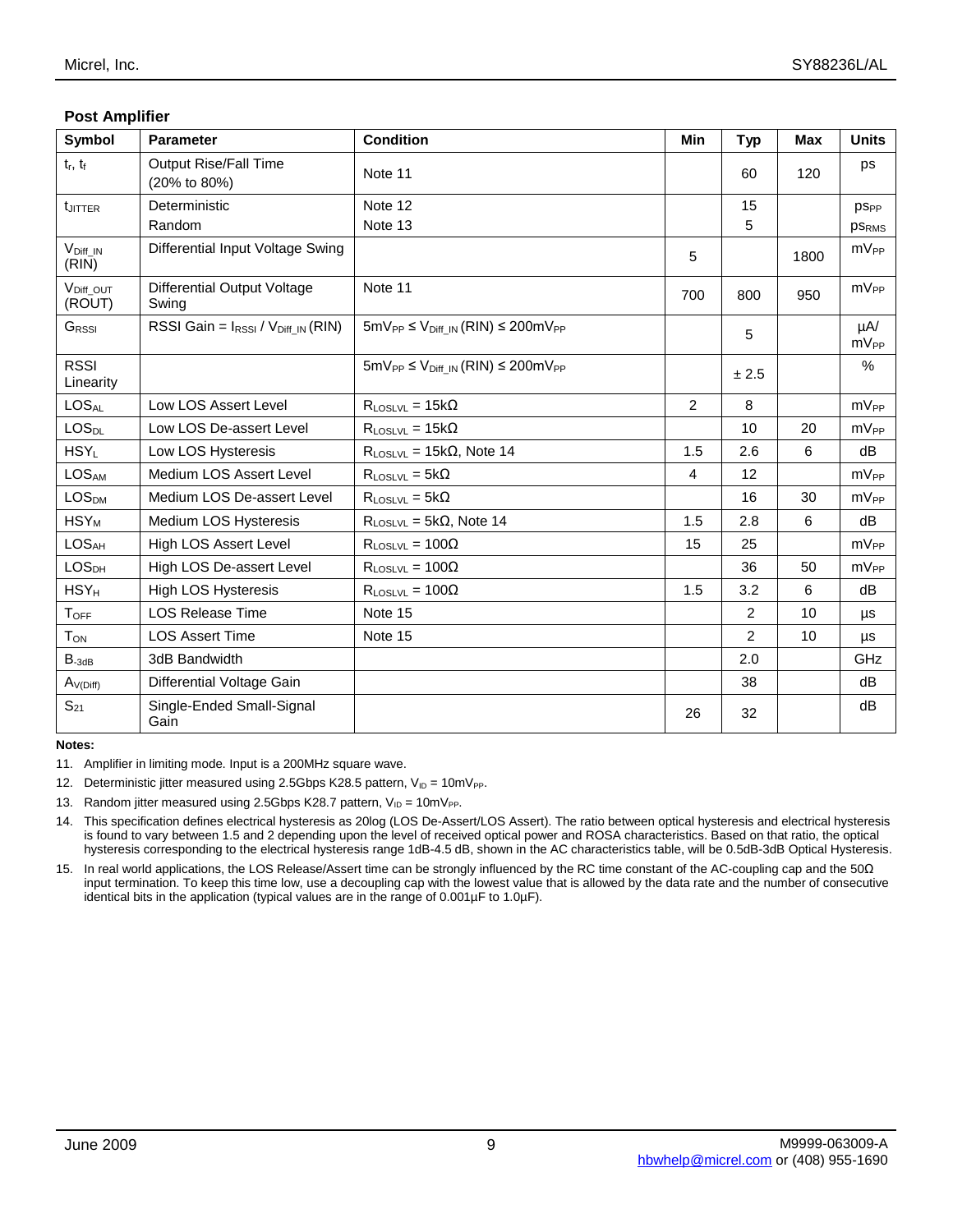# **Typical Characteristics Laser Driver**



## **Post Amplifier**



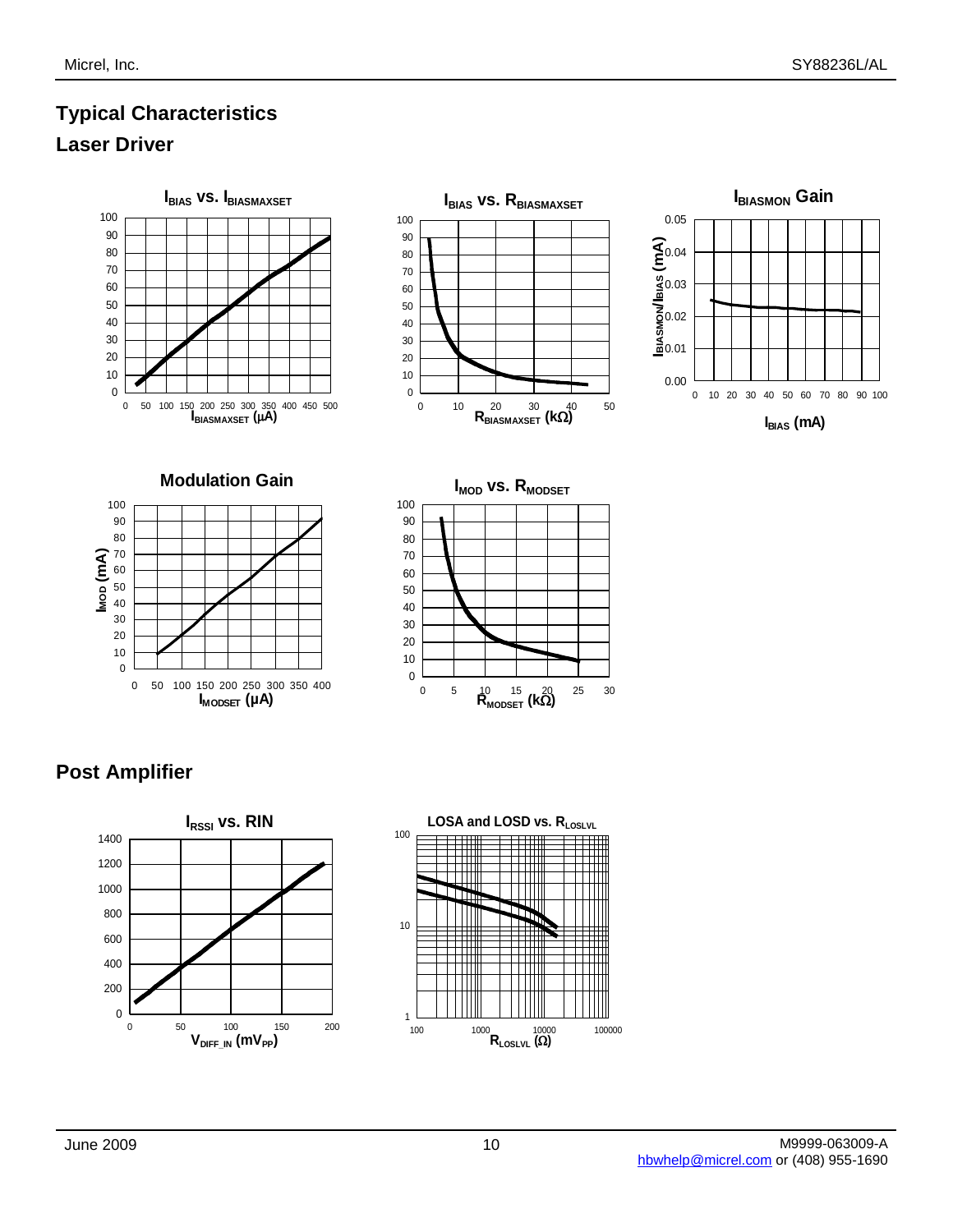# **Functional Characteristics Laser Driver**

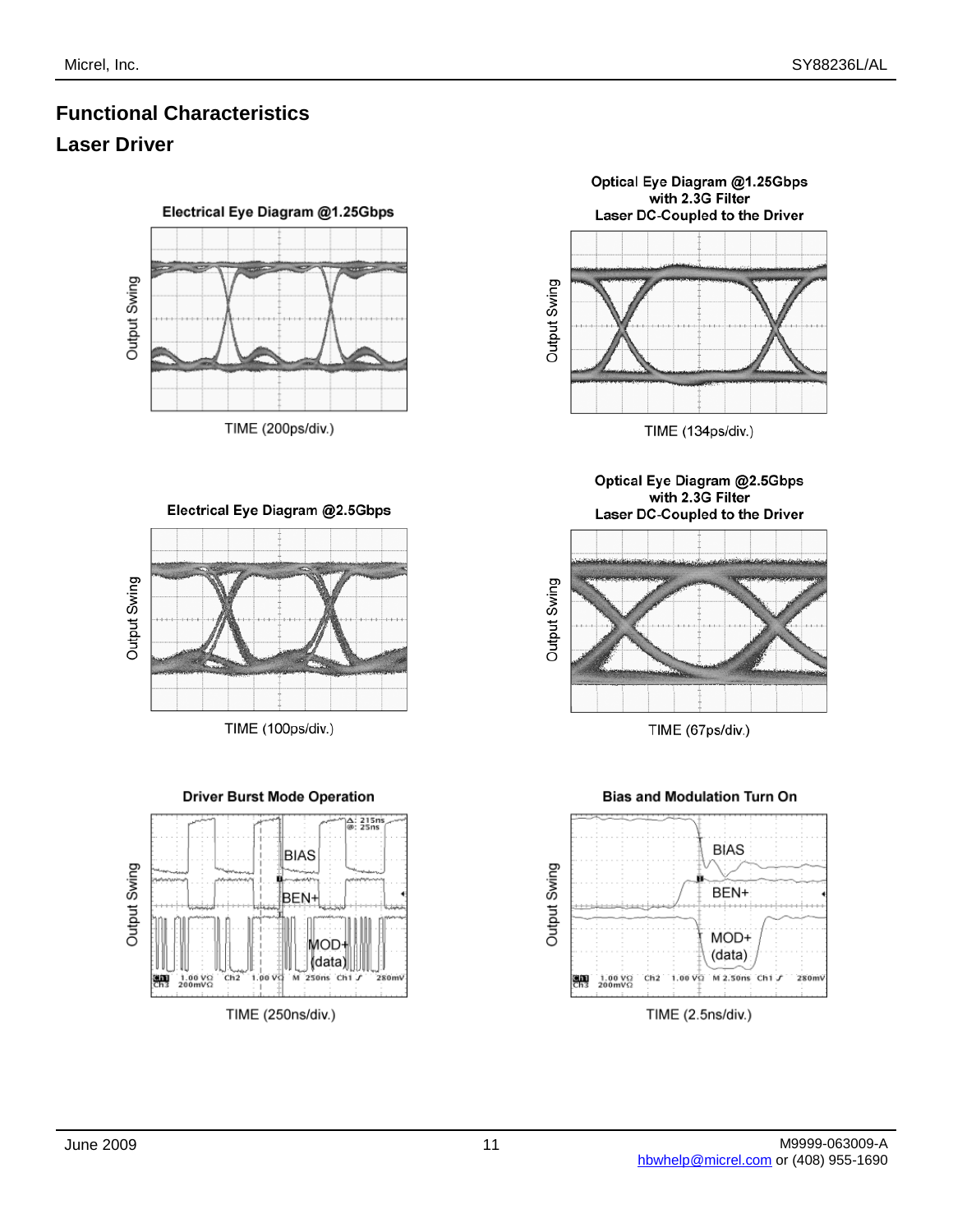



**Burst Mode Operation with Laser** 



Laser Turn Off

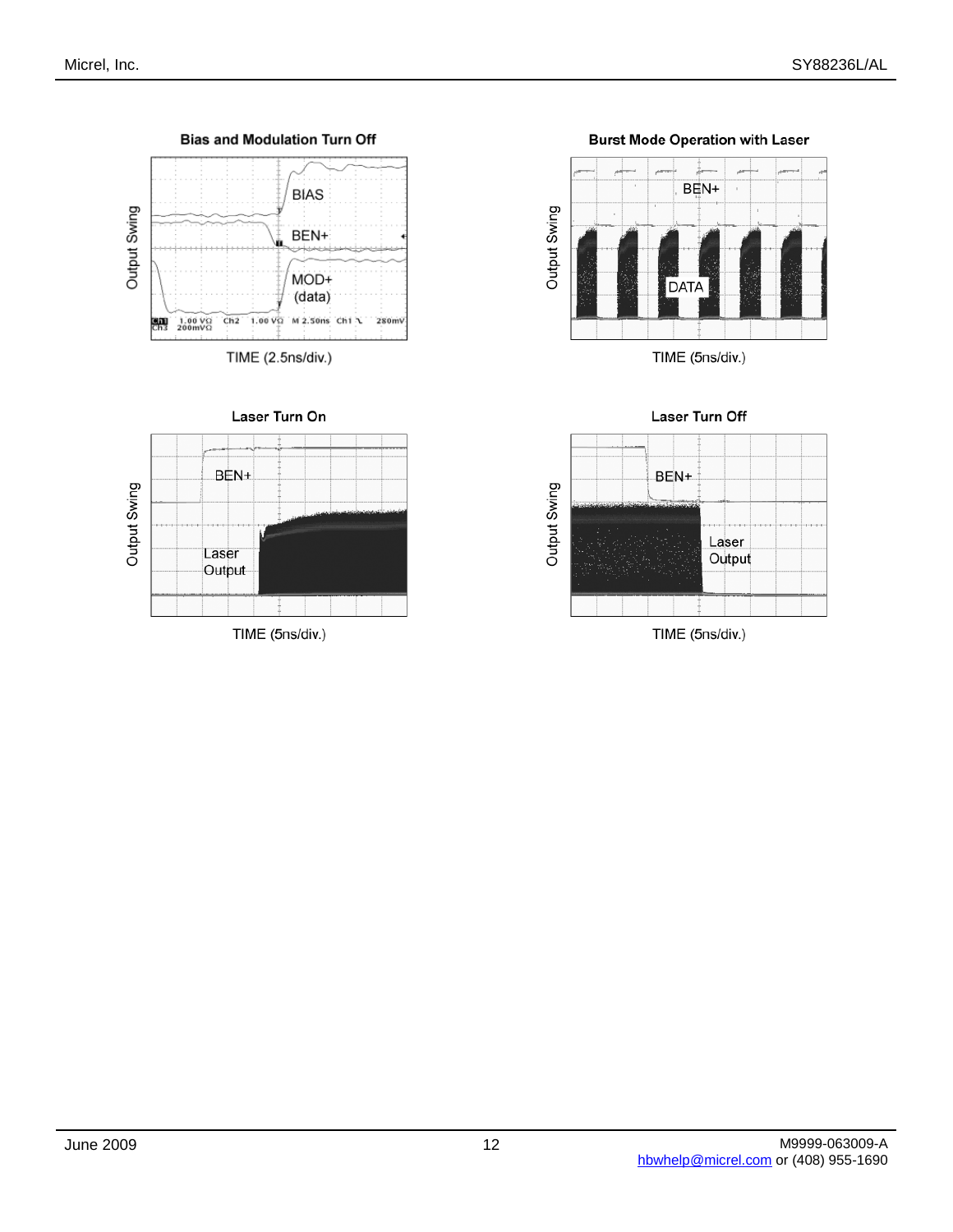# **Functional Characteristics** (continued) **Post Amplifier**



TIME (66.6ps/div.)

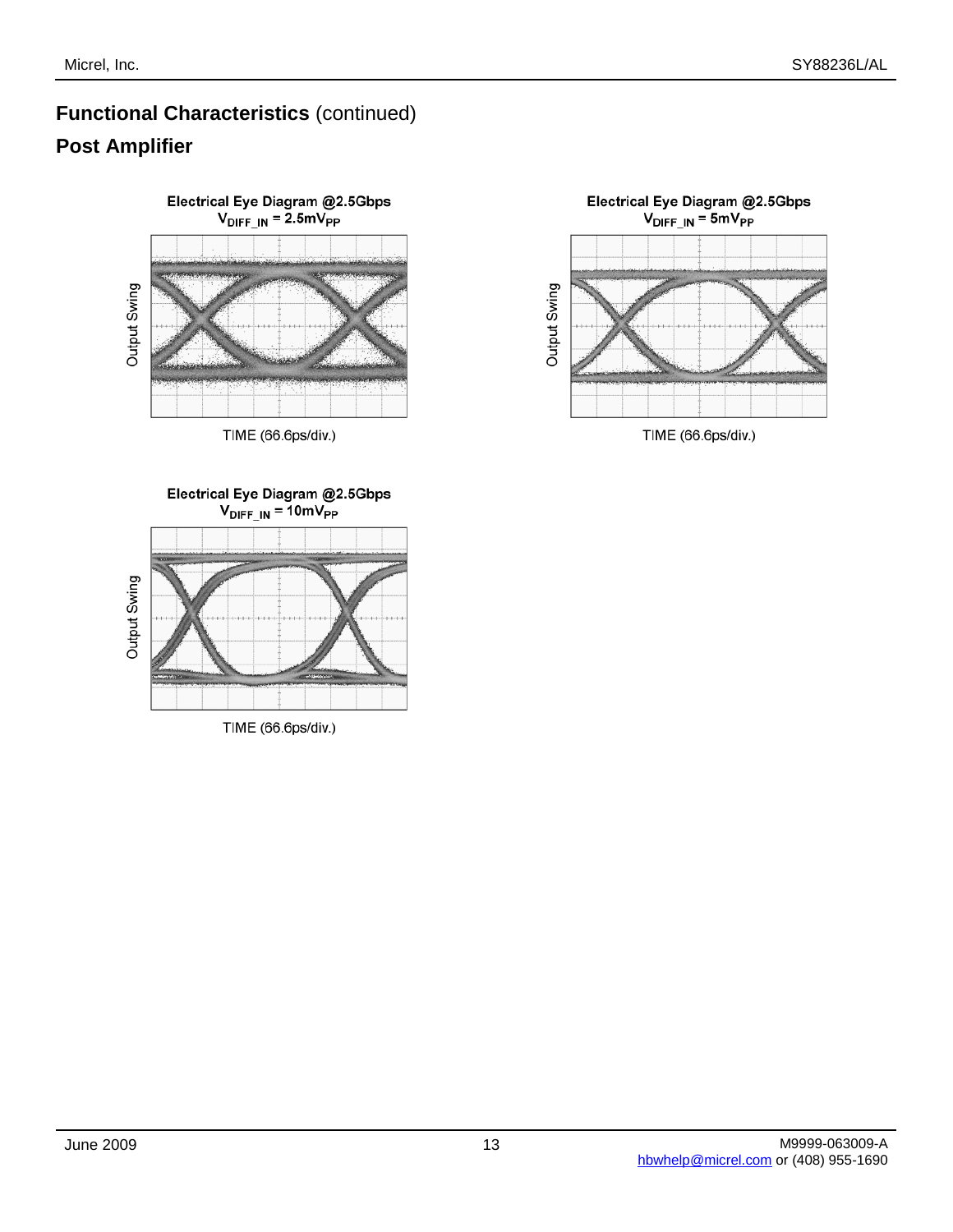## **Functional Diagram**



\*note: The internal terminations at DIN+, DIN-, RIN+, RIN- apply for SY88236L only. SY88236AL doesn't have internal terminations at those inputs

**The SY88236L is shown. For the SY88236AL, 50Ω terminations should be removed from DIN± and RIN±.**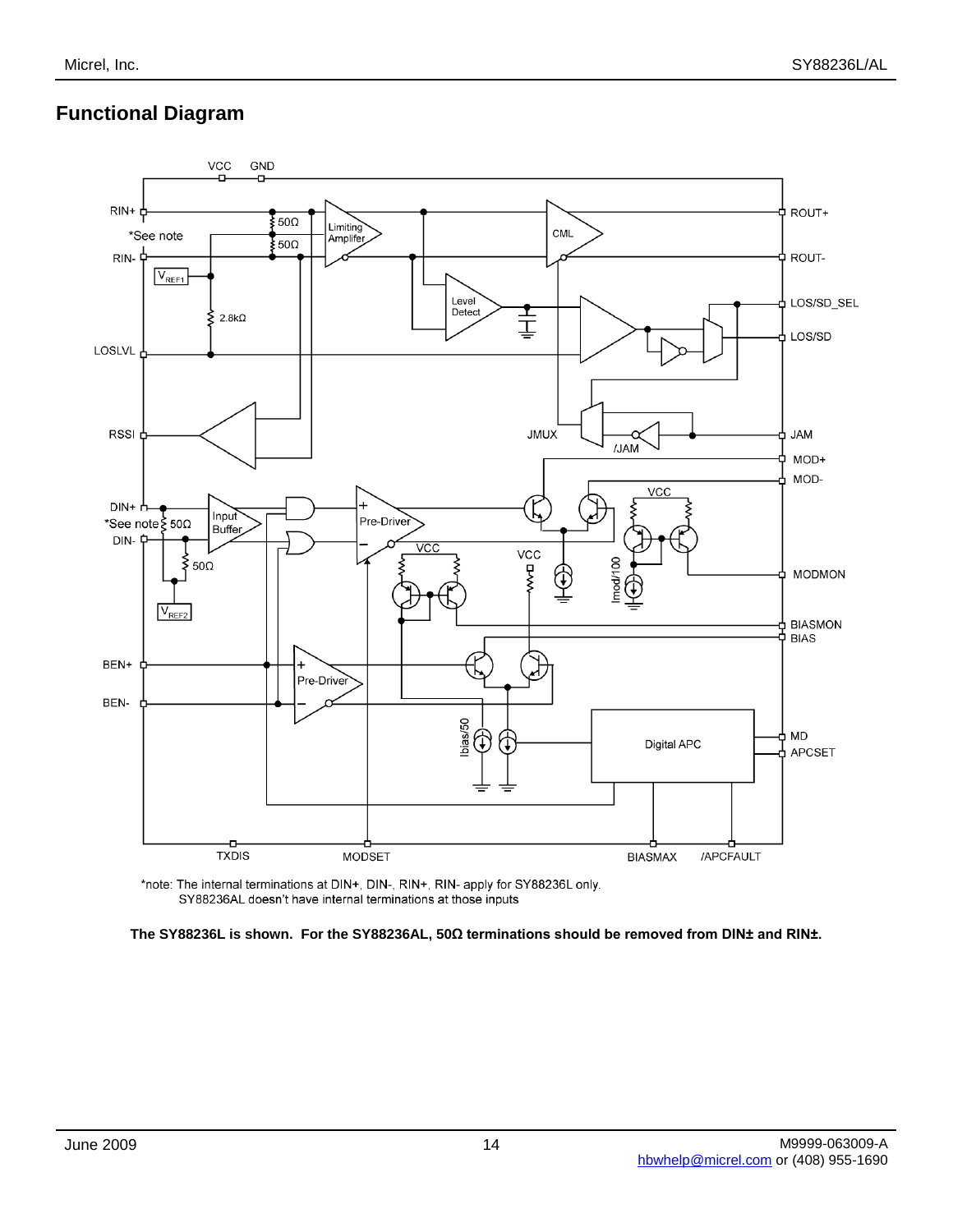## **Functional Description**

## **Laser Driver**

The laser driver is comprised from a modulator, a bias circuit, and a digital APC loop.

The driver features bias and modulation current monitoring functions, which can be configured for optical power monitoring.

## *BIAS and Modulation Setting*

Bias and modulation currents are set by installing resistors from APCSET to ground and from MODSET to ground respectively or by applying a negative current at those pins.  $I_{BIAS}$  variation versus  $R_{BIASMAXSET}$  resistor and  $I_{BIASMAXSET}$ , and  $I_{MOD}$  variation versus  $R_{MODSET}$  resistor and  $I_{MODSET}$  are shown on page 10.

#### *BIASMAX*

A resistor between BIASMAX pin and ground sets the maximum bias the driver can sink. At normal operation, the bias current tracks the laser optical power through the laser monitoring photodiode and the APC loop to compensate for any power deviation from the nominal value set at the start of operation using APCSET. If for any failure (laser or photodiode degradation, open feedback circuit, etc.) the APC loop keeps increasing the bias current to compensate for the low power indication, the bias current will stop increasing when it reaches BIASMAX value and continues to operate at that maximum value and APCFAULT is asserted.

BIASMAX also sets the bias current when the circuit is operating in the open loop mode.

## *APC Loop Function*

At start up, with the driver enabled, TXDIS low and BEN+ high, the laser turns ON within a few microseconds and its back facet monitoring photodiode starts to generate a photocurrent proportional to the optical power. The photocurrent is fed back to the MD pin on the driver where it's converted to a voltage. The conversion voltage is compared to APCSET on the driver. At equilibrium, the feedback voltage equals the APCSET voltage and the laser optical power reaches its nominal value. If the laser power deviates from its nominal value, the APC loop brings it back to its nominal setting.

## *APC Loop Failure*

The APCFAULT is asserted Low if the bias current reaches BIASMAX or if the APC loop counter reaches its minimum or its maximum counts.

## *Interfacing the Driver with the Laser Diode*

As shown on the "Typical Application" drawing, MOD+ pin is connected to the laser cathode through **Q** 10

resistor and MOD- pin is connected to VCC with a 19 resistor equivalent to  $10$  (damping resistor) in series with the laser (equivalent resistor of **Φ**). The laser can be driven differentially by connecting MOD- to the anode of the laser through  $\Phi$  (15 $\Omega$  pull -up removed) and isolating the anode of the laser from VCC with an inductor.

## **Post Amplifier**

The post amplifier detects and amplifies signals with data rates from DC up to 3.2Gbps, and amplitude as small as  $5mV_{PP}$ . To reduce the noise at the output of the post amplifier when the input signal is absent or lower than the minimum detectable level set by  $LOS_{LVL}$ , a JAM pin is provided, which can be connected to LOS/SD output to turn off the output buffer when LOSS/SD is asserted.

## *Input Amplifier/Buffer*

Figure 1-d shows a simplified schematic of the input stage. The high-sensitivity of the input amplifier allows signals as small as  $5mV_{PP}$  to be detected and amplified. The input amplifier allows input signals as large as 1800m $V_{PP}$ . Small input signals below typically 12m $V_{PP}$ are linearly amplified with a typically 38dB differential voltage gain. For input signals larger than  $12mV_{PP}$ , the output signal is limited to typically  $800mV_{PP}$ .

## *Output Buffer*

The post amplifier CML output buffer is designed to drive 50Ω lines and is internally terminated with 50Ω to V<sub>cc</sub>. Figure 1e shows a simplified schematic of the output stage.

## *Loss-of-Signal*

The post amplifier generates a selectable chatter-free loss-of-signal (LOS) or signal detect (SD) open-collector TTL output as shown in Figure 2g. LOS/SD is used to determine that the input amplitude is too small to be considered as a valid input. When the LOSS function is selected (LOS/SD\_SEL=1), LOS/SD asserts high if the input amplitude falls below the threshold set by LOSLVL and de-asserts low otherwise. IF SD function is selected (LOS/SD\_SEL=0), LOS/SD asserts low if the input amplitude falls below the threshold set by LOSLVL and de-asserts high otherwise. LOS/SD can be fed back to the JAM input to maintain output stability under a loss of signal condition. Jam de-asserts low the true output signal without removing the input signals. Typically, 3dB LOS hysteresis is provided to prevent chattering.

## *Loss/Signal Detect Selection*

A pin (LOS/SD\_SEL) is provided to select between LOS (set to high) or SD (set to low) function. It also controls the internal circuitry of JAM input to follow LOS/SD selection.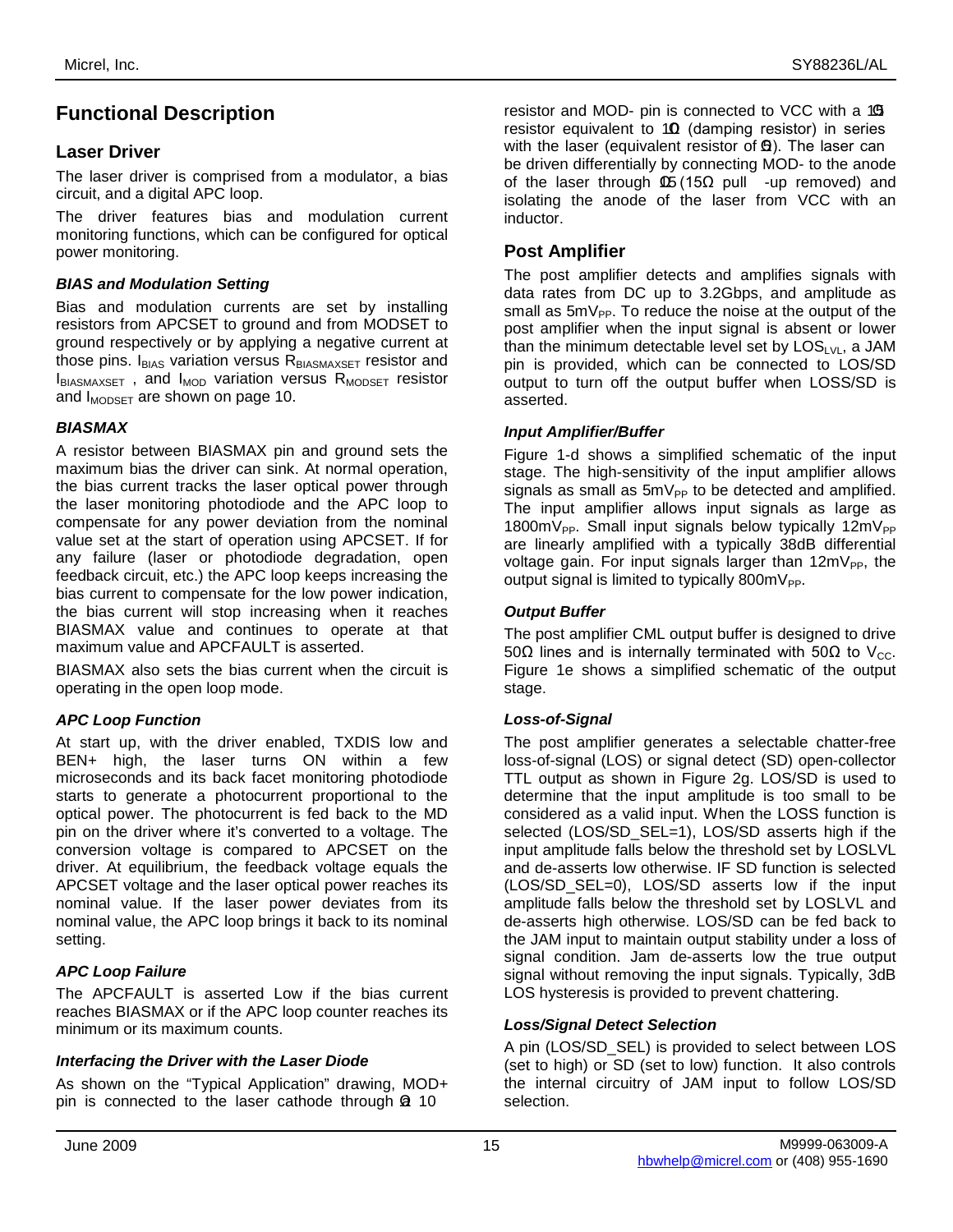A programmable LOS/SD level set pin  $(LOS_{LVL})$  sets the threshold of the input amplitude detection. Connecting an external resistor between  $V_{CC}$  and  $LOS_{LVL}$  sets the voltage at  $LOS_{LVL}$ . This voltage ranges from  $V_{CC}$  to  $V_{CC}$  -1.3V. The external resistor creates a voltage divider between  $V_{CC}$  and  $V_{CC}$ -1.3V, as shown in Figure 2f.

## *Hysteresis*

The post amplifier provides typically 3dB LOS electrical hysteresis, which is defined as 20log  $(VIN)_{DS-Asset}$ VINLOS-De-Assert). Since the relationship between the voltage out of the ROSA to optical power at its input is linear, the optical hysteresis will be typically half of the electrical hysteresis reported in the datasheet, but in practice, the ratio between electrical and optical hysteresis is found to be within the range 1.5 to 1.8. Thus, 3dB electrical hysteresis will correspond to an optical hysteresis within the range 1.6dB to 2dB.

#### *RSSI Pin*

The post amplifier has an RSSI (Received Signal Strength) pin, which provides a current proportional to the amplitude of the signal at the input of the post amplifier from the ROSA. Install a resistor between this pin and GND to convert the current into a monitoring voltage proportional to the amplitude of the signal at the input of the post amplifier. The value of the resistor should be selected to keep the voltage at the RSSI pin under its limits of 1.2V to maintain RSSI linearity.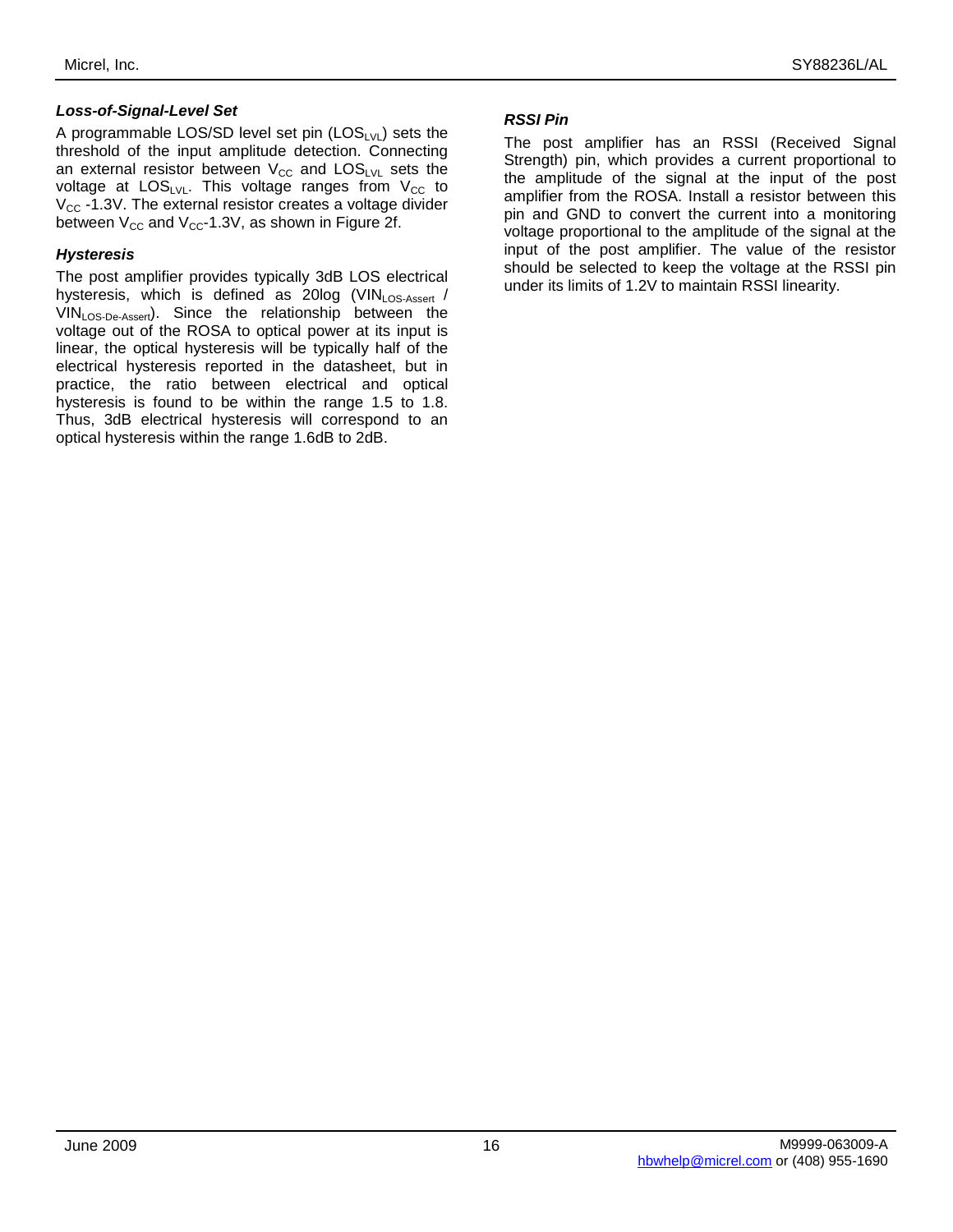# **Input and Output Stages (SY88236L) (1)**





**Figure 1c. Simplified Driver Output Stage Figure 1d. Post Amplifier Input Stage(1)**



**Figure 1e. Post Amplifier Output Stage**

## **Note:**

1. Applies for SY88236L only. For SY88236AL input terminations need to be removed.



**Figure 1a. Simplified Driver Input Stage(1) Figure 1b. Simplified BEN Input Stage**

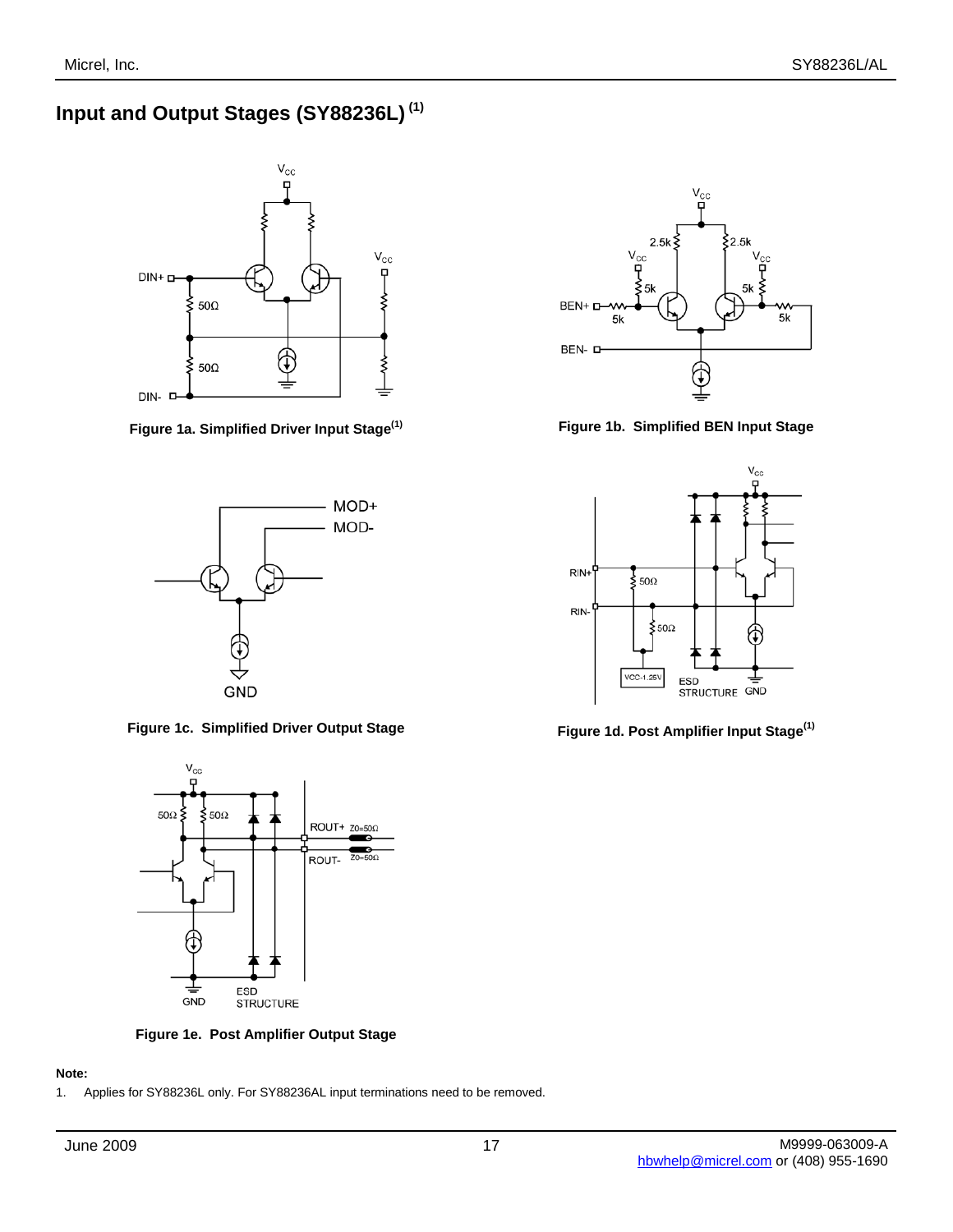## **Interfacing DIN and BEN Inputs to Different Logic Drivers (SY88236L) (1)**





**Figure 2c. Driving BEN with LVTTL/CMOS Outputs(1) Figure 2d. Driving BEN with LVDS Outputs(1)**



**Figure 2e. Driving BEN with Single-Ended LVTTL/CMOS Figure 2f. LOSLVL Setting Circuit**



**Figure 2g. LOS Output Structure**

#### **Note:**

1. Applies for SY88236L only. For SY88236AL input terminations need to be added.



**Figure 2a. Driving DIN and BEN with PECL Outputs(1) Figure 2b. Driving DIN and BEN with CML Outputs(1)**